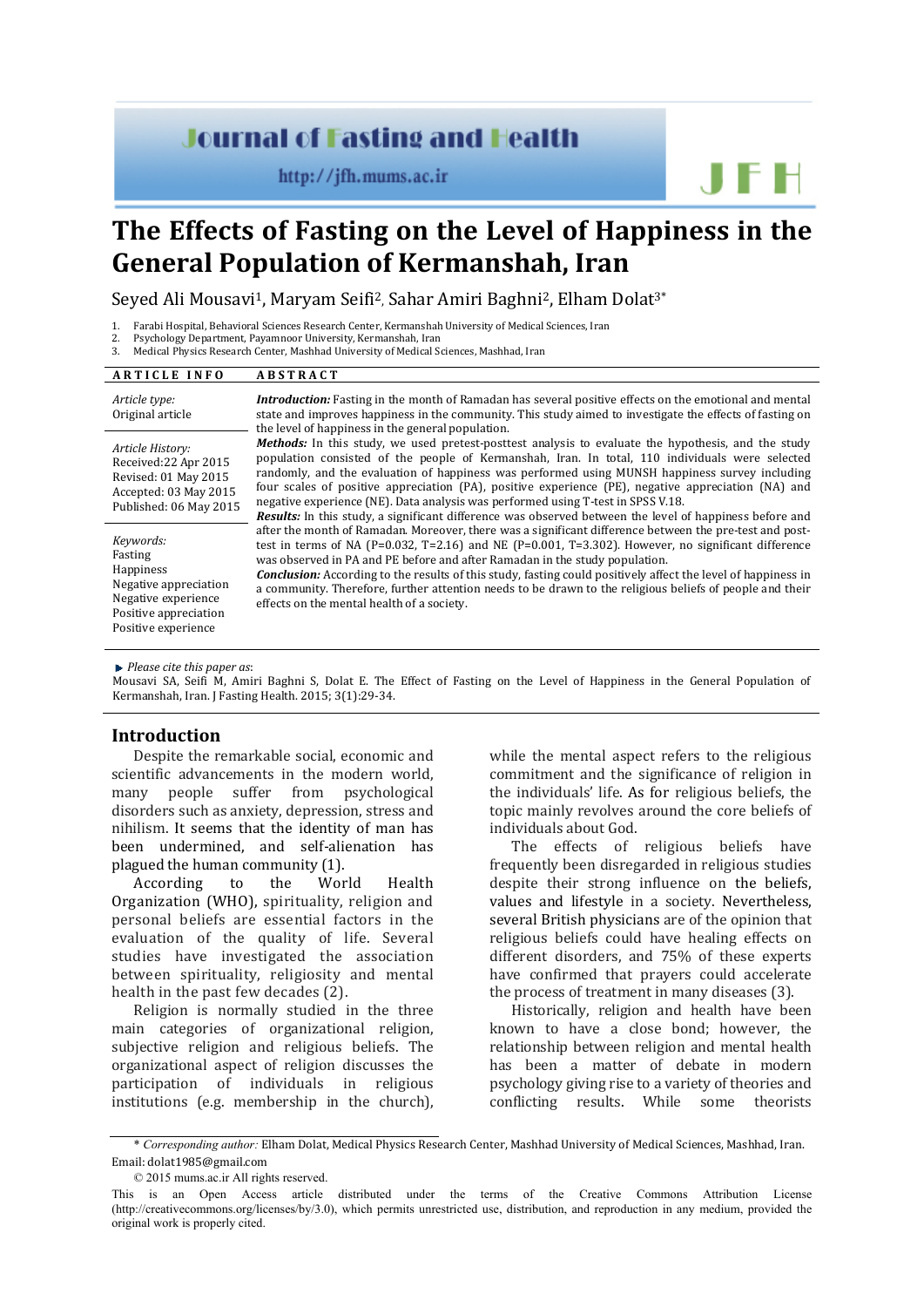essentially consider theological beliefs as a mental illness and religious practices as obsessive psychoneurosis, many other scientists affirm the key role of religion in the enhancement of mental health in human community (4).

Recently, several studies have focused on the role of spirituality in health improvement investigating the association between religious beliefs and diseases, happiness, well-being and self-actualization; for instance, the American Psychological Association has reported the field of spiritual health research to be flourishing inherently. Similarly, Islamic beliefs emphasize the importance of worship and practical religious devotion, and demand individuals to train piety in the society (5).

Fasting has been considered as a way of purification for the soul and body throughout history, and different religions have demanded their followers to practice this rule. In Islam, fasting has become an organized form of religious practice, and several studies have investigated the benefits of fasting for the physical and mental health in recent years (6).

Obligatory fasting during the month of Ramadan is a common practice in Islam, and a vital pronouncement for Muslims. Fasting has also been demanded of the followers of other religions; however, the time and conditions are different from Ramadan fasting (7). During this month, actions such as eating, drinking and smoking have to be avoided from the dawn to sunset. In healthy individuals, prolonged fasting<br>could result in the inhibition of the could result in the inhibition of the<br>hypothalamic-nituitary-thyroid axis (8) hypothalamic-pituitary-thyroid Ramadan is one of the months of the lunar calendar, and the length of fasting is between 18-11 hours depending on the corresponding season (9).

Numerous benefits have been acknowledged for fasting (Afifi, 1997), while in the Islamic point of view, fasting is also a spiritual dimension which contributes to the promotion of mental and physical health (10). Over a billion Muslims live across the world, millions of which keep fast during the month of Ramadan every year. Fasting has many benefits for healthy, growing individuals as well as numerous positive effects on the emotional, physical, mental and social aspects of life (11); over the past four years, several epidemiological studies have confirmed the health benefits of fasting (12).

One of the most important aspects of mental health and quality of life is happiness. Happiness is defined as the presence of positive emotions, life satisfaction and absence of negative emotions such as depression and anxiety (13).

Happiness is a positive emotion, and accumulative research has been conducted on the subject of happiness over the past 40 years. These studies have mainly focused on three components: degree of positive emotions and happiness, absence of negative emotions such as depression and anxiety, and a moderate level of life satisfaction in a specific period of time. Happiness grows with the achievements made by individuals, and the term "bliss" is alternatively synonymous with happiness. In fact, understanding and facilitating happiness and well-being are the key concepts of positive psychology.

Martin Seligman classified positive emotions into the three categories of associated with the past, present and future experiences. Positive emotions involving the future are optimism, hope, trust, faith and reliance, while satisfaction, pleasure, prosperity, pride and dignity are among the positive emotions associated with the past. Other positive sensations such as temporary happiness and stable pleasure mainly focus on the present. On the other hand, happiness is denoted as a sustainable, long-term satisfaction (14).

Various definitions have been proposed for the concept of happiness; however, the interpretation given by Ruut Veenhoven seems to be comparatively more comprehensive; he defines the concept of happiness as "the degree to which an individual judges the overall quality of his/her life as very good". Other researchers have defined happiness as the overall psychological well-being, mental health or subjective well-being.

According to Archly, Martin and Lou, three essential components of happiness include positive emotions, life satisfaction and absence of negative emotions such as depression and<br>anxiety Furthermore they regarded a anxiety. Furthermore, they regarded purposeful life, personal growth and affection towards others and nature as other essential elements of happiness.

In another study, researchers found a significant correlation between having a social support network and the level of happiness in a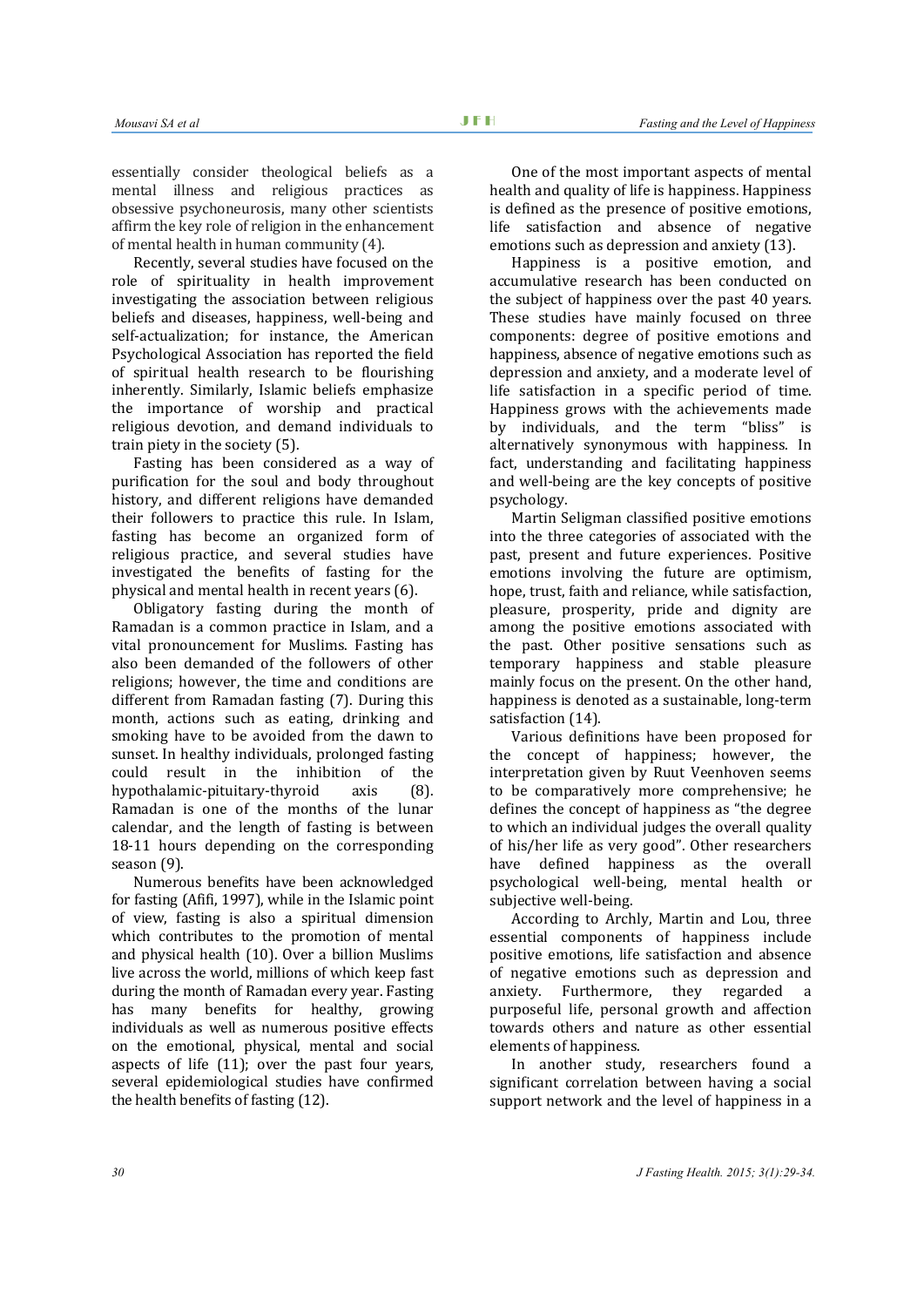community. In other words, individuals with secure attachments are happier compared to those with insecure attachments to the people around them (15).

With the remarkable advancements in the field of positive psychology in recent years, happiness has been a prominent subject of study (16). The teachings of Islam ensures mental health in the relationship of the man with himself as well as others, as numerous verses of The Holy Quran focus on mental health and happiness of all God's creatures.

In a study by Alimohammadi and Janbozorgi on the relationship between religious beliefs and mental health, a significant positive correlation was observed between these two factors. According to their findings, religious people tend to enjoy a higher level of happiness, which is a direct result of their mental health (Chapter Ra'd, verse 28, The Holy Quran).

Religious practices have been proven to play a pivotal role in reducing depression; a number of studies conducted in the United States have also claimed that religious people tend to be happier since practices such as going to church and participation in religious ceremonies positively influence the level of life satisfaction in these individuals (12). On the same subject, fasting is known to be associated with the enhancement of mental health.

Religious beliefs and faith in God are considered as effective, cognitive behavioral approaches to overcome stressful situations, manage physical and psychological problems, and control internal and external pressures. Given the notable effects of fasting on the strengthening of religious beliefs, the month of Ramadan is a great opportunity to improve mental health and consequently, achieve a higher level of inner peace and happiness. Apart from the spiritual aspect, fasting involves other elements such as starvation and changes in the lifestyle, which could separately influence the mental health and sleep cycle of the fasting individual (17).

<span id="page-2-0"></span>Regarding the key role of culture and religious beliefs in the mental health and happiness of a community, this study aimed to evaluate the effects of fasting on the level of happiness in the general population of Kermanshah city, Iran.

#### **Materials and Methods**

This one-group, pretest-posttest study was conducted in 2012 on 110 healthy individuals randomly selected from the general population of Kermanshah city, Iran who were fasting during the month of Ramadan. The inclusion criteria of the study were the decision of the subjects to keep fasting during Ramadan, and their consent to participate in the research. The exclusion criteria were as follows: 1) presence of physical illnesses; 2) mental disorders; 3) use of psychiatric medications and 4) drug abuse.

By the end of Ramadan, subjects who were not able to fast for at least 21 days for any reason were excluded from the study. Regarding the ethical considerations, participants were enrolled in the study if informed consent was<br>provided, and in order to maintain and in order to confidentiality, a number or a specific code was applied to refer to each individual in the study. The required data were collected via Happiness<br>Ouestionnaires  $(MUNSH)^1$  from all the from all the participants.

The subjects had to fast for at least 21 days during Ramadan and they were reassessed via two questionnaires at the end of the fasting month. The study population included the residents of Kermanshah city, and the sample size consisted of 110 people who were randomly selected from public places such as parks, mosques, districts and guilds. The subjects included 13 men and 97 women who completed the questionnaires twice; before and after the month of Ramadan.

#### *The MUNSH Questionnaire (Memorial University of Newfoundland Scale of Happiness)*

In this study, the MUNSH happiness survey was used to measure the level of happiness in the subjects; these questionnaires consist of 24 sections, which could be completed individually or in a group. This test is divided into four scales of positive apperception (PA), positive experience (PE), negative apperception (NA) and negative experience (NE). Each section has three possible answers: "Yes" (2 points), "No" (0 point) and "I do not know" (1 point). Internal consistency of this scale with Cronbach's alpha coefficient was reported to be equal to 71.0, and the validity coefficient was 84.0 (18).

 $\overline{a}$ 

<sup>1</sup>. Memorial University of Newfoundland Scale of Happiness (MUNSH)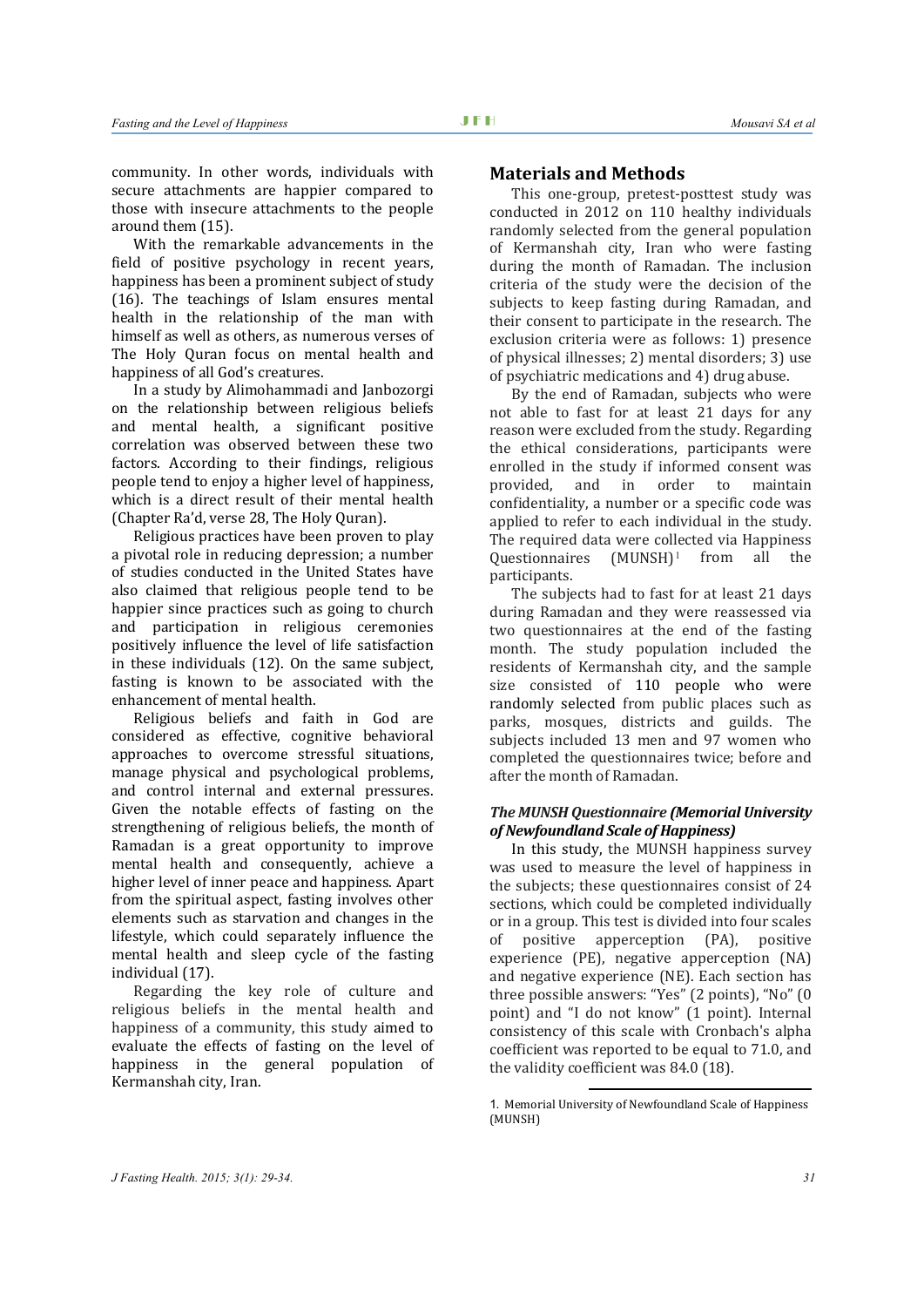The MUNSH questionnaires were completed by the subjects in two stages within an interval of 50 days (between 1-2 weeks before Ramadan and 1-2 weeks after Ramadan) in order to measure the level of happiness in the fasting individuals. The allocated codes of the participants were used for further accessibility as well as to persuade the subjects to reply to the questions correctly. Data analysis was performed using independent T-test in SPSS V.18.

# **Results**

In this study, all the sub-criteria were measured during pre-test and post-test before and after Ramadan in order to evaluate the happiness level in the general population of<br>Kermanshah. The measured parameters The measured signified the level and shift of the MUNSH happiness scores before and after Ramadan and were analyzed using one-sample T-test. The classification of the participants into two groups, mean and standard deviation of the raw scores in four sub-criteria, and total scale of happiness questionnaires in the pre-test and post-test are shown in (Table 1). For the accurate evaluation of the obtained scores, the

four criteria and total scores in the pre-test and post-test were analyzed using one-sample Ttest, and the results are depicted in (Table 2).

The mean scores of all the measured parameters in the scales before and after Ramadan were presented in the Table 2.

Data analysis revealed a significant difference between the scales of happiness and fasting (P=0.003, T=3.078). Furthermore, there was a significant difference between fasting and NA (P=0.032, T=2.167) and NE (P=0.001, T=3.302). However, no significant differences were observed between fasting and PA (P=0.715, T=0.367) and PE (P= 0.058, T= 1.913).

### **Discussion**

In this study, we investigated the effects of fasting on the level of happiness in different individuals, and the happiness scale of the study sample was evaluated and compared before and after the month of Ramadan. In total, 110 individuals, consisting of 97 women and 13 men, were surveyed in this study.

This study lacked a control group because of implementation problems that was a performance limitation.

**Table 1.** Study population, Mean and Standard Deviation of Criteria in pre- and post-test

| Variant                    | Table 1. Study population, Mean and Standard Deviation of Criteria in pre- and post-test<br>Group Criteria |       | Mean    | Standard Deviation (SD) | Population |
|----------------------------|------------------------------------------------------------------------------------------------------------|-------|---------|-------------------------|------------|
|                            | Pre-test                                                                                                   | Women | 5/02    | 2/887                   | 97         |
| Positive apperception (PA) |                                                                                                            | Men   | 5/69    | 2/463                   | 13         |
|                            | Post-test                                                                                                  | Women | 5/11    | 2/741                   | 97         |
|                            |                                                                                                            | Men   | 6/15    | 2/940                   | 13         |
| Positive experience (PE)   | Pre-test                                                                                                   | Women | 7/38    | 3/709                   | 97         |
|                            |                                                                                                            | Men   | 8/62    | 2/902                   | 13         |
|                            | Post-test                                                                                                  | Women | 7/99    | 4/014                   | 97         |
|                            |                                                                                                            | Men   | 10/00   | 2/198                   | 13         |
|                            | Pre-test                                                                                                   | Women | 6/82    | 3/007                   | 97         |
| Negative apperception (NA) |                                                                                                            | Men   | 5/54    | 2/602                   | 13         |
|                            | Post-test                                                                                                  | Women | 6/04    | 3/198                   | 97         |
|                            |                                                                                                            | Men   | 5/31    | 3/250                   | 13         |
|                            | Pre-test                                                                                                   | Women | 6/85    | 4/055                   | 97         |
| Negative experience (NE)   |                                                                                                            | Men   | 5/31    | 3/250                   | 13         |
|                            | Post-test                                                                                                  | Women | 5/58    | 4/028                   | 97         |
|                            |                                                                                                            | Men   | 3/23    | 2/242                   | 13         |
|                            | Pre-test                                                                                                   | Women | $-1/21$ | 11/184                  | 97         |
|                            |                                                                                                            | Men   | 3/31    | 7/718                   | 13         |
| Happiness                  | Post-test                                                                                                  | Women | 1/30    | 11/546                  | 97         |
|                            |                                                                                                            | Men   | 7/38    | 4/770                   | 13         |

**Table 2.** Mean and SD of score differentiations in the Criteria and Total scores of Happiness in the Four Study Groups and Onesample T-test results

| Variant                    | Group criteria   | <b>SD</b> | Mean    | $\mathbf{r}$ | P value |
|----------------------------|------------------|-----------|---------|--------------|---------|
| Positive apperception (PA) | Pretest-posttest | 2/612     | $-0/09$ | 0/367        | 0/715   |
| Positive experience (PE)   | Pretest-posttest | 3/555     | $-0/65$ | 1/913        | 0/058   |
| Negative apperception (NA) | Pretest-posttest | 3/316     | 0/69    | 2/167        | 0/032   |
| Negative experience (NE)   | Pretest-posttest | 4/090     | 1/29    | 3/302        | 0/001   |
| <b>Happiness</b>           | Pretest-posttest | 9/170     | $-2/69$ | 3/078        | 0/003   |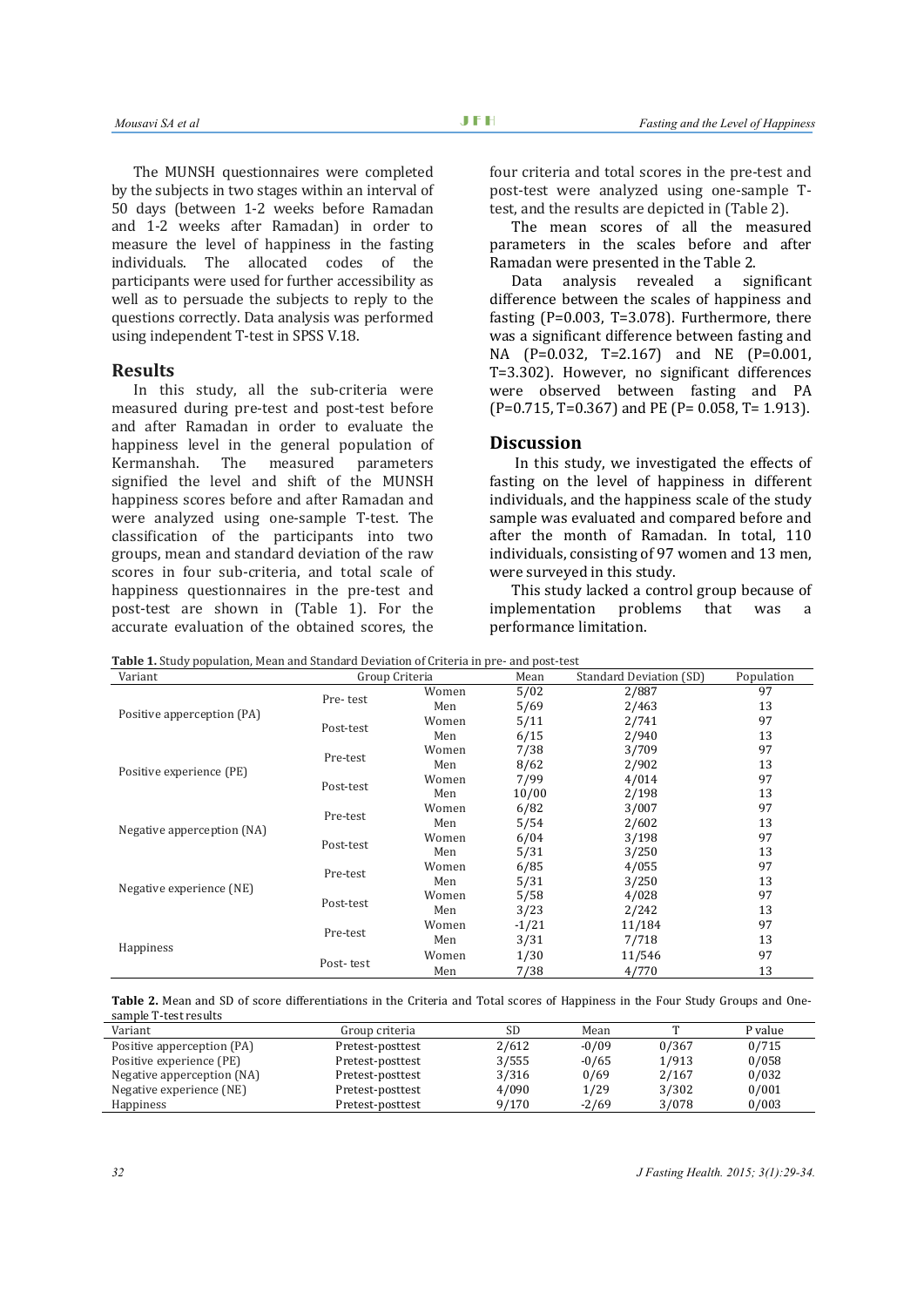According to the obtained results, fasting significantly increased the level of happiness, which was consistent with the findings of Zare Bahramabadi et al. in 2011. In their study, they observed that the scale of happiness in fasting individuals increased significantly by the end of Ramadan compared to the beginning of the month, while a significant reduction was observed in the control group (5).

Moreover, Mousavi et al. reported a significant correlation between mental health and fasting; accordingly, fasting individuals had a higher level of mental health compared to normal individuals (19). In another study, Hussein Khanzadeh and Niazi investigated 96 married students in Tehran using regression analysis and observed that religious inclination could be a proper predictor for mental health (20). In addition, fasting in Ramadan was proven to have a significant impact on the improvement of self-esteem in these students (21).

In another study conducted on 401 students, it was reported that a pattern of positive religious coping had a significant positive correlation with happiness and mental health. Moreover, the surveyed students exhibited positive religious coping in most cases, and happiness and mental health were significantly different in patterns of negative religious coping depending on the gender of the studied subjects (22).

The same study was also indicative of a<br>significant positive correlation between significant positive correlation between religiosity and the level of happiness. Furthermore, a significant positive correlation was observed between the three components of religious behavior, religious knowledge and religious attitude with the scale of happiness (23). According to the literature, fasting results in the enhancement of mental health status, reduction of anxiety and depression and improvement of social performance (24).

With regard to the sub-criteria of the present study, there were significant differences between fasting scores, NA and NE in pre-test and post-test.

In one study, Fallah and Nikfarjam demonstrated that I'tikaf, an Islamic ceremony in the month of Ramadan, could significantly increase the level of happiness in individuals ( $α=0.01$ ). The interventional programs performed during this ceremony lay the perfect grounds for the enhancement of spiritual happiness in the attendants (25), which is correspondent with the

findings of the current study.

In another research in this regard, the total scores of "Mental Health Questionnaire" in individuals who fasted throughout Ramadan and the ones who leisurely fasted for only a few days were indicative of an improvement in the general public health after the month of Ramadan. However, individuals who could not keep fast due to religious or medical conditions, or those who did not fast at all suffered a decline in the level of their mental health after Ramadan (4). Therefore, fasting could be an essential factor in reducing depression and improving the mental health of students (26).

According to several studies, there is a<br>significant correlation between religious significant correlation between religious attitudes, mental health, life satisfaction, selfesteem and happiness of students. Furthermore, religious attitudes and mental health could predominantly explain the variance of happiness, and therefore, could be considered as the most appropriate predictors of happiness (27).

Religious inclinations, especially belief in afterlife, have been known to positively affect mental health. Although the image of life after death varies in different religions, hoping for spiritual and heavenly rewards in the presence of God is a remarkable solace for those who have faith. Therefore, these individuals tend to enjoy higher levels of happiness and satisfaction with life compared to other people. Moreover, recent studies have indicated that believing in afterlife could result in lower levels of psychological disorders such as depression, anxiety, anger and paranoia (28).

#### **Conclusion**

The results of the current study were indicative of a significant relationship between fasting and happiness in the general population, which could help the members of the society to reach happiness and mental relaxation through resorting to religion and spirituality. Thus, the authorities of the society need to designate religious programs emphasizing the importance of fasting and prayers for the enhancement of public mental health and happiness.

In conclusion, since Muslims believe Islam to be an ideology which offers the followers the most innovative and complete set of health and lifestyle rules covering all the aspects of human life, further scientific study is required as to